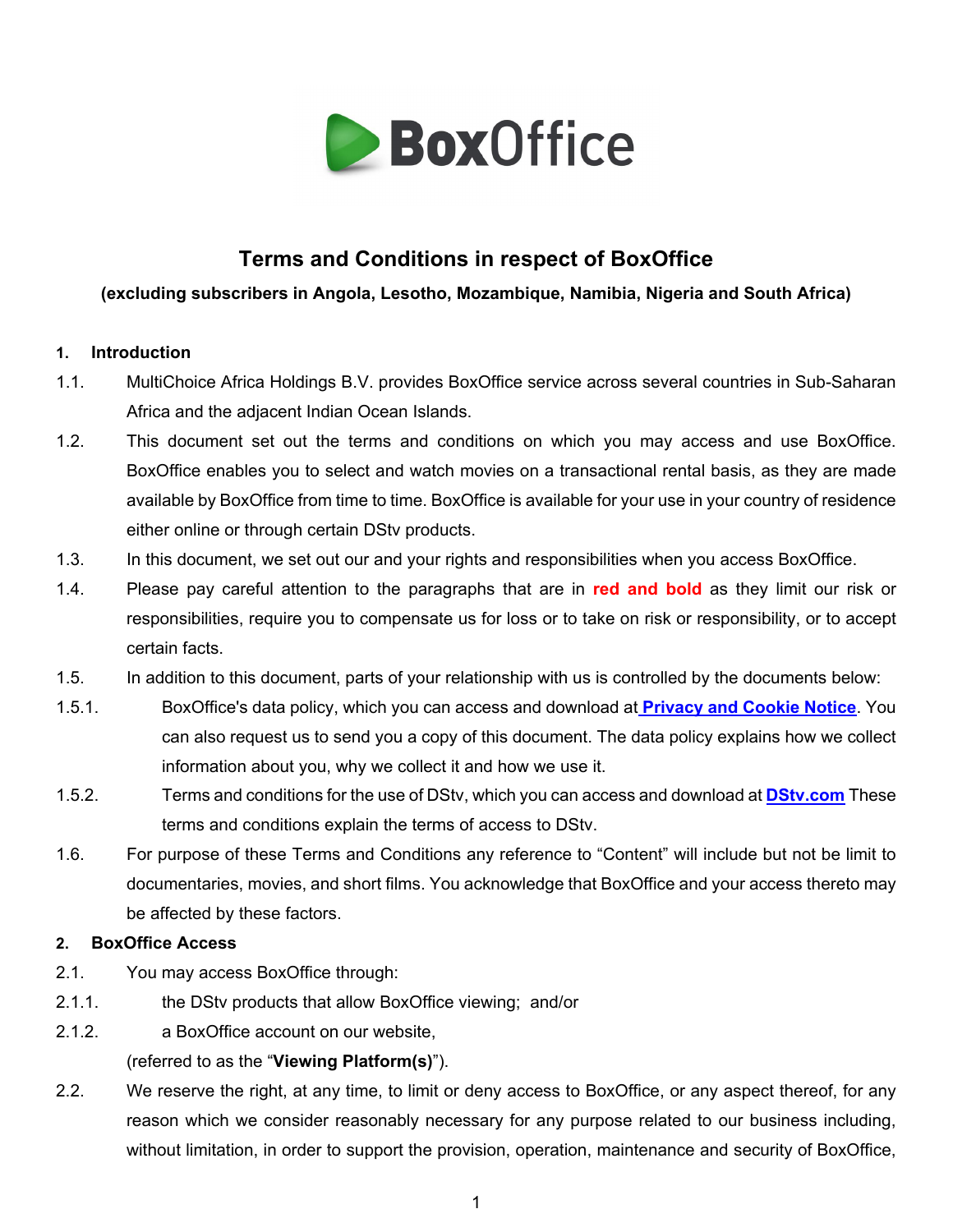or any aspect thereof, and for purposes of performing any upgrade, repair or maintenance services; change BoxOffice, or any aspect thereof; or discontinue BoxOffice.

- 2.3. Your access will be subject to the Viewing Platform technical requirements.
- 2.4. You acknowledge that in order to access and use BoxOffice, you must, at your own cost, acquire access to, install and maintain the specified hardware (including equipment), applications and telecommunications facilities, obtain broadband internet access from an internet service provider; ensure that you have sufficient streaming capacity available on your equipment to stream the Content; maintain the required hardware (including equipment), systems, software, telecommunications facilities and internet access services.

## **3. Your request for BoxOffice**

- 3.1. You may sign-up to BoxOffice by sending us a request for access -
- 3.1.1. electronically by completing and submitting the form at **[BoxOffice.com](https://boxoffice.dstv.com/)**;
- 3.1.2. through the DStv platform by completing the steps as listed on the Viewing Platform.
- 3.2. Should you access BoxOffice through DStv, please note that your access to a DStv product will be governed by the DStv Terms and Conditions and you consent to DStv sharing and us receiving any information that may be required to maintain your BoxOffice account through this Viewing Platform.
- 3.3. We will ask for some information about you when you make your request. This will include information that identifies who you are, where you live, how you can be contacted and how you will pay for BoxOffice ("**personal information**").

## **4. Our activation of BoxOffice**

- 4.1. We will either accept or reject your request based on our review of the personal information that you give to us.
- 4.2. If we approve your request, we will activate your rental after we have received payment of the relevant fees (see "**Fees**" below).
- 4.3. If your personal information changes, you must tell us as soon as possible. If you do not update your personal information, we will use the information that you last gave us and you may not hold us responsible for using that information. If you do not update your personal information, we may cancel or suspend your access to BoxOffice.

## **5. Viewing**

- 5.1. To view Content, you must select the desired Content and follow the steps as indicated on the Viewing Platform. Only once you have successfully paid the Fees in respect of the Content will you be allowed to view the Content.
- 5.2. You will not be able to cancel your viewing rights to Content after it has been successfully rented ("**Rented Content**").
- 5.3. The Rented Content will be made available to you for 48 hours from payment or such period as determined by us from time to time ("**Viewing Period**").You can watch the Rented Content as many times as you may decide during the 48 hours.
- 5.4. You will not be able to view the Rented Content after the Viewing Period.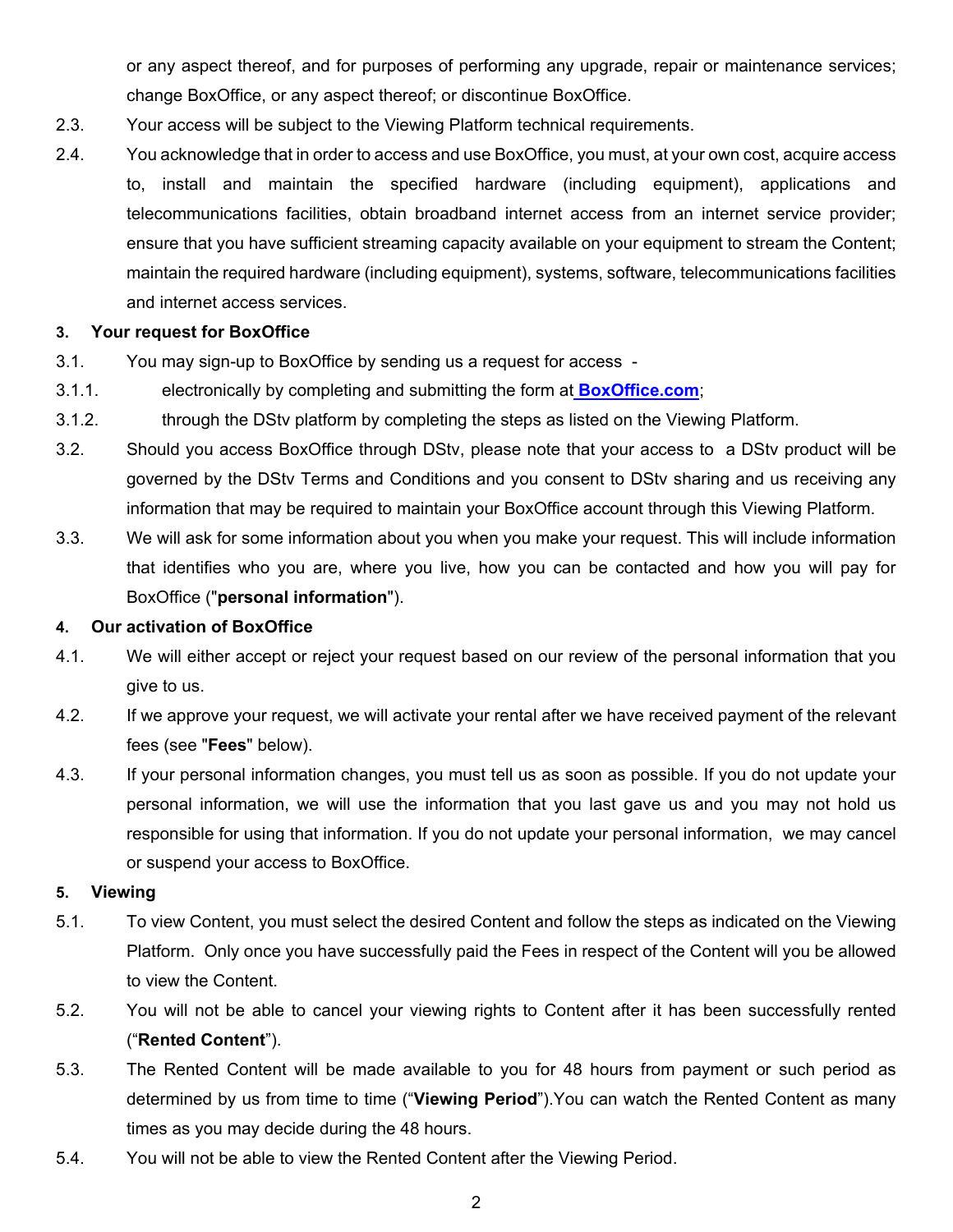- 5.5. You acknowledge that the Rented Content will no longer be accessible for purposes of viewing, whether or not you have viewed the Rented Content in whole or in part, and regardless of whether you are viewing the Rented Content at the time. You will be required to complete another rental transaction in order to view the Content for any additional Viewing Period, subject to the Availability Period as set out in [7.1.](#page-2-0)
- 5.6. Any query related to your ability to view Rented Content should be raised with us during the Viewing Period. We do not guarantee that we will be able to assist you with any viewing query following expiry of the applicable Viewing Period.

#### **6. Fees**

- 6.1. The Fees that you must pay for BoxOffice may vary from time to time and include:
- 6.1.1. A fee in respect of the Content per Viewing Period; and/or
- 6.1.2. Fees related to the provision of other value-added services;
- 6.1.3. Any other fees as may be required to enable us to provide BoxOffice and any other value added services.
- 6.2. The fee for each Content item will be stipulated on the respective Viewing Platforms.
- 6.3. We retain the right to change the Fees at any time by indicating the new Fee on the Viewing Platform on reasonable notice.
- 6.4. Different payment methods may be available on the respective Viewing Platforms and based on your geographical location. The standard payment methods include but are not limited to:
- 6.4.1. through direct deposit or electronic transfer;
- 6.4.2. through a Payment System Provider (these are third parties that own and operate payments systems that assist with the collection of fees, such as QR Code payment systems or mobile money);
- 6.4.3. debit order; or
- 6.4.4. any other mode of collection that we may allow you to use to pay us.
- 6.5. Payment systems may be operated by other parties, called Payment System Providers. None of the Payment System Providers are our employees, subcontractors, agents, intermediaries or representatives, and they are not controlled by us in any way. Each Payment System Provider will have terms and conditions that are specific to its own payment systems. We are not responsible for any compensation due to any loss caused by your use of their payment system.
- 6.6. You are solely responsible to pay for any data or other charges levied by any third party in order for you to use BoxOffice.

## **7. Content**

- <span id="page-2-0"></span>7.1. Content will only be available on BoxOffice for a period of time determined by us from time to time ("Availability Period"). The selection of Content and the Availability Period will be set out on the Viewing Platform.
- 7.2. We may, in our sole discretion, select and determine the Content that will be available for rental on the BoxOffice from time to time.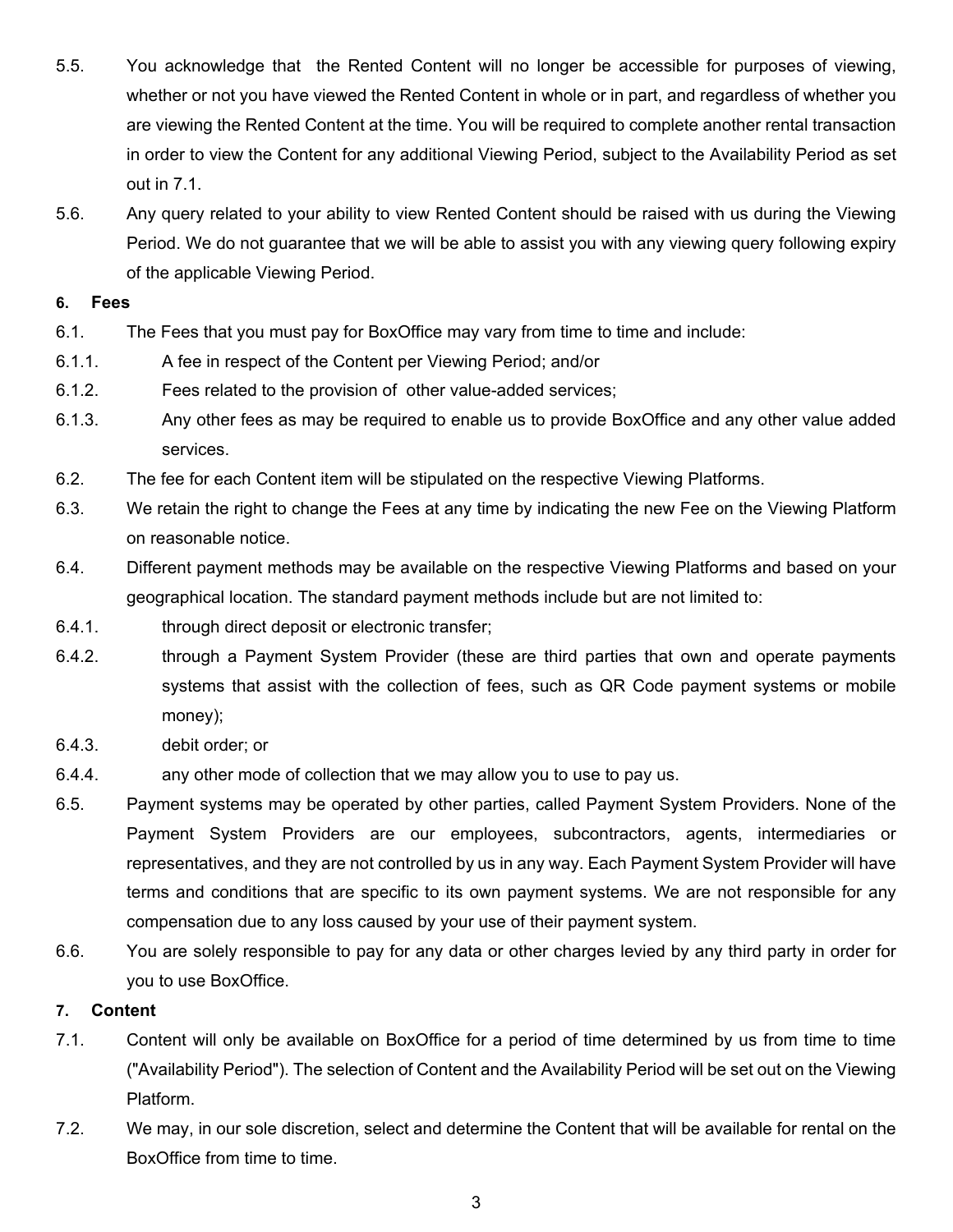- 7.3. You will not be able to view Rented Content after the expiry of the Viewing Period and Availability Period.
- 7.4. It is your responsibility to satisfy yourself, prior to accessing Content through BoxOffice, that the Content meets your individual expectations.
- 7.5. Certain Content which are available on the BoxOffice may be subject to age restrictions, contain strong language or other material which may offend sensitive viewers or be inappropriate for younger users. We will attempt to provide appropriate audience guidelines relating to the Content. It is, however, your responsibility to heed those warnings and to act responsibly.
- 7.6. You must take all reasonable steps to prevent the viewing of Content by children below the prescribed age restriction specified by us, our Content suppliers or by any applicable regulatory authority.
- 7.7. You agree that we may, from time to time, delay or interrupt or discontinue the distribution or reception of BoxOffice, or any aspect thereof, if this is necessary for any purpose related to our business, including in order to support the provision, operation, maintenance and security of BoxOffice, or any aspect thereof. We will endeavour to provide you with reasonable notice to such extent.

#### **8. Permitted use**

- 8.1. You may access and use BoxOffice only for your individual private, non-commercial use, in accordance with this document.
- 8.2. The software, pictures, sounds, signals or other works, designs or symbols ("intellectual property rights") that make up BoxOffice or the equipment that we have approved is owned or licensed to us. You must not access BoxOffice or use the equipment that we have approved in a way that violates any of our or licensor's intellectual property rights. You may also not allow another person to do so. **You agree to compensate us or any other person for any loss that we or any other person may suffer because of your violation of our intellectual property rights.**
- 8.3. To give you access to BoxOffice, we must have a security system that protects BoxOffice against use without our permission. We will automatically upload, maintain, change or update the security system. **You understand that the security system may disconnect or stop any features in the equipment you use to access BoxOffice that allows you to use BoxOffice without our permission.**
- 8.4. If we do not upload all or some of the security system, this does not mean that we give up any of our rights resulting from the use of BoxOffice without our permission.
- 8.5. You must use BoxOffice in line with these terms and conditions. You must not do or try to do any of the following:
- 8.5.1. Access any part of BoxOffice that we have not given you permission to access;
- 8.5.2. Use BoxOffice, or any part of it, for any commercial purpose;
- 8.5.3. Receive and/or use BoxOffice in a hotel, motel, pub, club, hostel, embassy, office, business or any similar place that is not a single residential unit or a place or equipment being used for private/domestic use;
- 8.5.4. Display or provide BoxOffice to the public, whether or not you charge an admission fee;
- 8.5.5. Charge any person a fee to access any part of BoxOffice;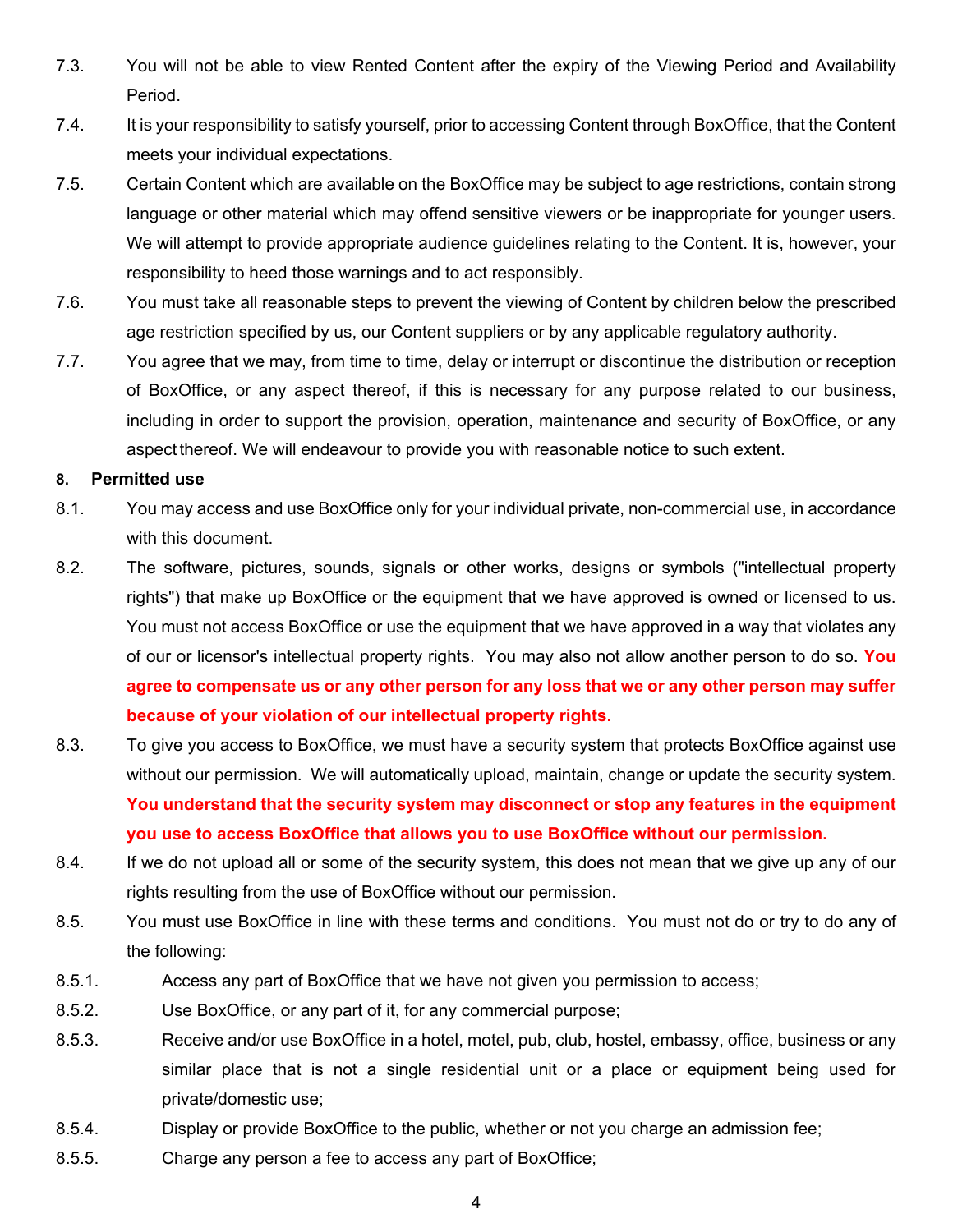- 8.5.6. Copy any of the Content on BoxOffice;
- 8.5.7. Hire-out, sell, redistribute, relay, retransmit or rebroadcast any of the Content on BoxOffice;
- 8.5.8. Hack, reverse engineer or compromise the security system or other software used in the decoder or on our website that we have approved to control access to BoxOffice;
- 8.5.9. Allow, make it easy for or overlook any other person doing any of the activities that you are not allowed to do.

## 8.6. **You accept that BoxOffice may be influenced by factors beyond our reasonable control such as weather, or unavailability of payment systems.**

#### **9. Communicating with each other**

- 9.1. We will use your personal information to send you important information about your BoxOffice account or any information which the law requires us to send you.
- 9.2. You may give another person permission to communicate with us on your behalf. We encourage you to let us know if you have done so.
- 9.3. If another person contacts us on your behalf, we will only do what that person asks us to do if that person can correctly answer the security questions that we use to confirm that a person has your permission to communicate with us. **You agree to be bound by any requests made by any person who correctly answers our security questions.**
- 9.4. We will base the security questions on the personal information that you give to us when you ask for access to BoxOffice. Please do not share your personal information with anyone. **If you do so, you agree to compensate us for any cost that we may incur because you shared your personal information with another person.**
- 9.5. You can contact us through any of the other details listed on the BoxOffice site for your country.

## **10. Confidentiality and your personal information**

- 10.1. You or we may come to know confidential information, which is not available to the public, about each other during our provision of BoxOffice to you. **We both agree that we will use that confidential information for one purpose only which is to allow you or us to fulfil our obligations in these terms and conditions.**
- 10.2. You accept that to give you access to BoxOffice, we will have to collect, use, store and, where necessary, share your personal information. We will only do so in line with our data policy which explains how we will deal with your personal information. You can get a copy of the data policy a[t](https://www.multichoice.com/privacy-cookie-notice/) **[Privacy and Cookie Notice](https://www.multichoice.com/privacy-cookie-notice/)**. Please contact us at **[enquiries@multichoice.co.za](mailto:enquiries@multichoice.co.za)** if you would like a copy of the data policy, would like more information or have any questions about how we deal with your personal information.

## **11. Ending your BoxOffice account**

11.1. You may cancel your BoxOffice account through any of the ways that you requested access to BoxOffice. If you do so, other terms in these terms and conditions that deal with cancellation of your account will apply.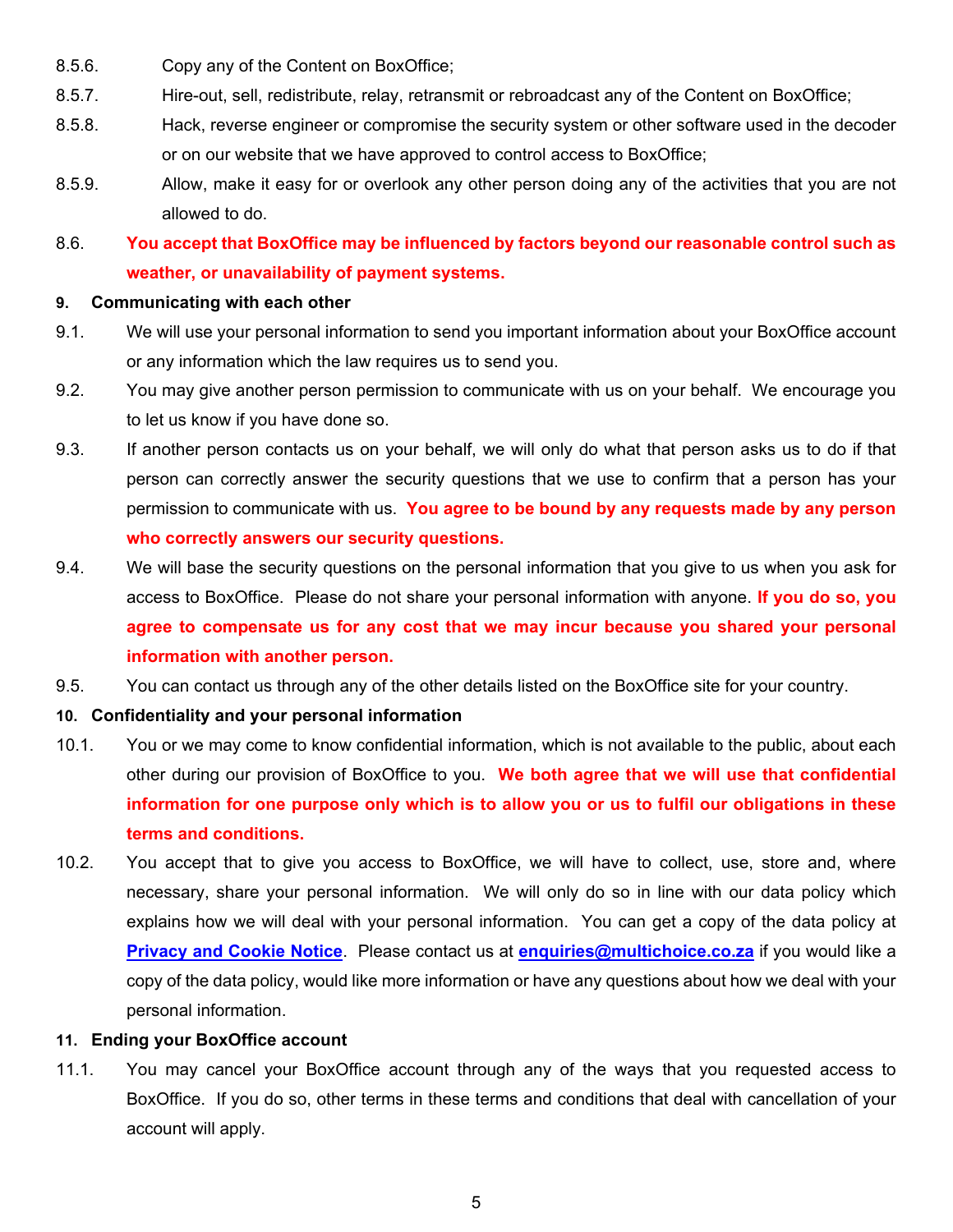11.2. If you violate any of these terms and conditions, we may cancel these terms and conditions and disable your access to BoxOffice and/or to request that you immediately carry out any of your responsibilities under these terms and conditions. If we do this, we do not give up any other rights that we may have by law, including the right to ask for and get compensation from you.

#### **12. Liability**

- 12.1. If an arbitrator or court finds that you or we have violated these terms and conditions and any person suffers losses because of such violation, the party that violated the terms and conditions must compensate the other party for those losses.
- 12.2. **You agree that we will have no obligation to compensate you or any person for any loss due to -**
- 12.2.1. your access to and use of BoxOffice; or
- 12.2.2. your or another person's viewing any pictures or hearing any sounds on BoxOffice that you or that person consider unsuitable or offensive; or
- 12.2.3. us cancelling or suspending your access to BoxOffice as allowed in these terms and conditions; or
- 12.2.4. any breakdown or failure of the equipment or website or application you use to access BoxOffice; or
- 12.2.5. any communications between you and us, or with any other person, using BoxOffice or any equipment you use to access BoxOffice.
- 12.3. **Neither you nor we will have a duty to compensate the other party for any punitive, indirect, special, exemplary, incidental or consequential losses.**

#### **13. General**

- 13.1. Your subscription to BoxOffice is considered to be with MultiChoice Africa Holdings B.V.
- 13.2. We may change all or parts of the terms and conditions in this document. Save for clause 5.2, we will aim to notify you of any amendment to the terms and conditions 30 days before they take effect. If you are unhappy with the new terms and conditions, you may cancel your BoxOffice account before the new terms and conditions take effect.
- 13.3. This document replaces any previous terms and conditions and/or agreement between you and us in terms of which we agree to give you access to BoxOffice.
- 13.4. You confirm that you did not rely on any representation, warranty or undertaking when requesting access to BoxOffice. This does not limit or restrict any liability arising as a result of fraud.
- 13.5. If we do not enforce any of our rights in terms of this document, it does not mean that we are waiving that right or any other rights.
- 13.6. If any provision in this document is found to be invalid, the rest of the document will remain in effect.
- 13.7. Neither you or us will be responsible for any violation, delay in performing, or failure to perform your or our obligations in terms of this document if such violation, delay or failure results from circumstances beyond your or our reasonable control.
- 13.8. We may transfer all our rights in this document to any person and at any time.